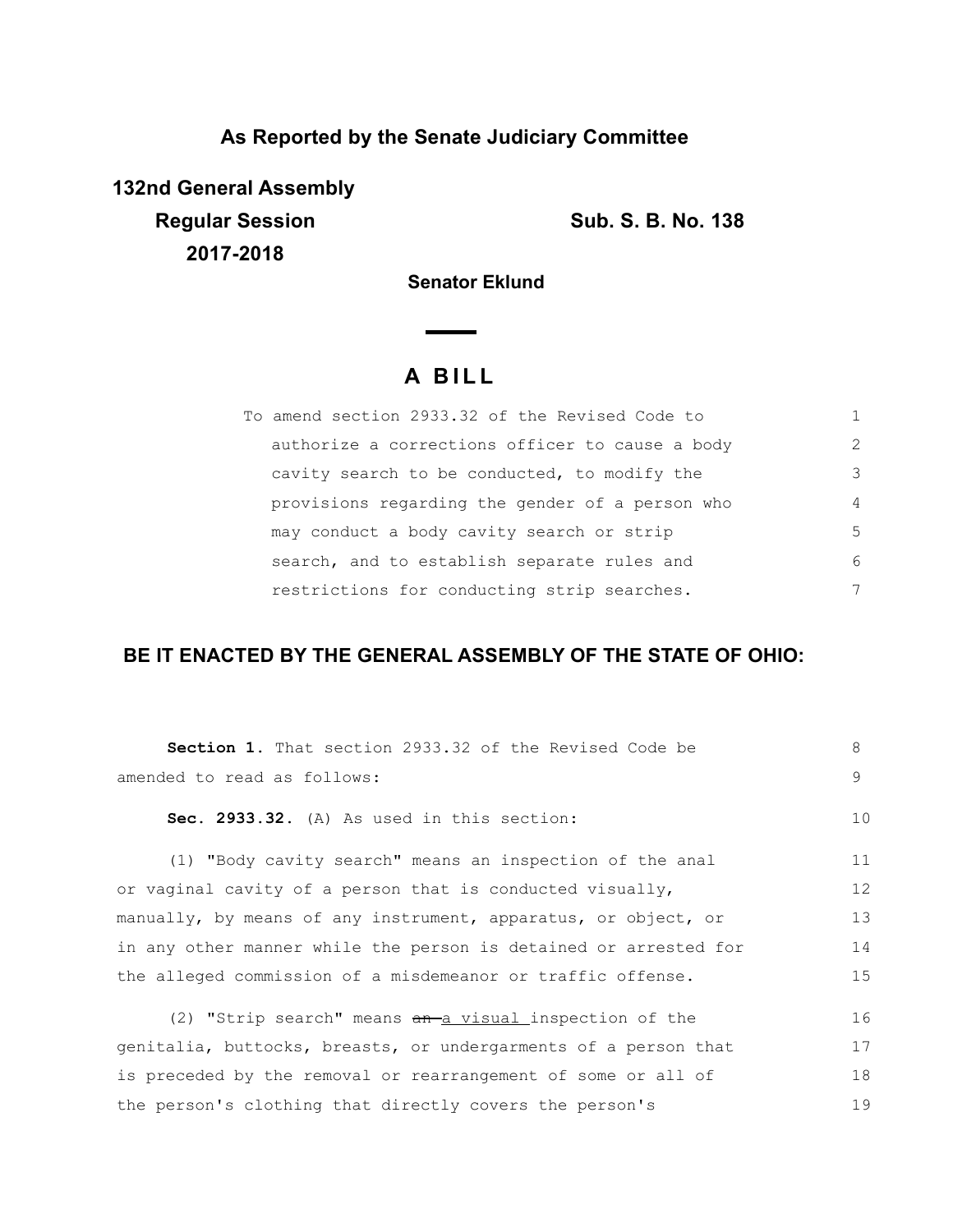### **Sub. S. B. No. 138 Page 2 As Reported by the Senate Judiciary Committee**

| genitalia, buttocks, breasts, or undergarments <del> and that is</del> | 20 |
|------------------------------------------------------------------------|----|
| eonducted visually, manually, by means of any instrument,              | 21 |
| apparatus, or object, or in any other manner while the person is       | 22 |
| detained or arrested for the alleged commission of a misdemeanor-      | 23 |
| or traffic offense. "Strip search" does not mean the visual-           | 24 |
| observation of a person who was afforded a reasonable-                 | 25 |
| opportunity to secure release on bail or recognizance, who fails       | 26 |
| to secure such release, and who is to be integrated with the           | 27 |
| general population of any detention facility, while the person-        | 28 |
| is changing into clothing that is required to be worn by inmates       | 29 |
| in the facility.                                                       | 30 |
| (3) "Exigent circumstances" means, with respect to a strip             | 31 |
| search, any set of temporary and unforeseen circumstances that         | 32 |
| require immediate action, for either of the following purposes:        | 33 |
| (a) To address any potential or actual threat to the                   | 34 |
| security or institutional order of the facility in which the           | 35 |
| search is to be conducted or to which the person who is being          | 36 |
| searched will be taken;                                                | 37 |
| (b) To protect the welfare of the person who is being                  | 38 |
| searched.                                                              | 39 |
| (4) "General population of a local detention facility"                 | 40 |
| means those persons who have not secured release within a              | 41 |
| reasonable time after the person's initial booking and therefore       | 42 |
| are housed, or classified to be housed, in areas that are not          | 43 |
| designated for booking, intake, or temporary special housing.          | 44 |
| (5) "Local detention facility" means a county jail,                    | 45 |
| municipal jail, regional jail, twelve-day jail, twelve-hour            | 46 |
| jail, temporary holding facility, or workhouse.                        | 47 |
| (B) (1) Except as authorized by this division, no law                  | 48 |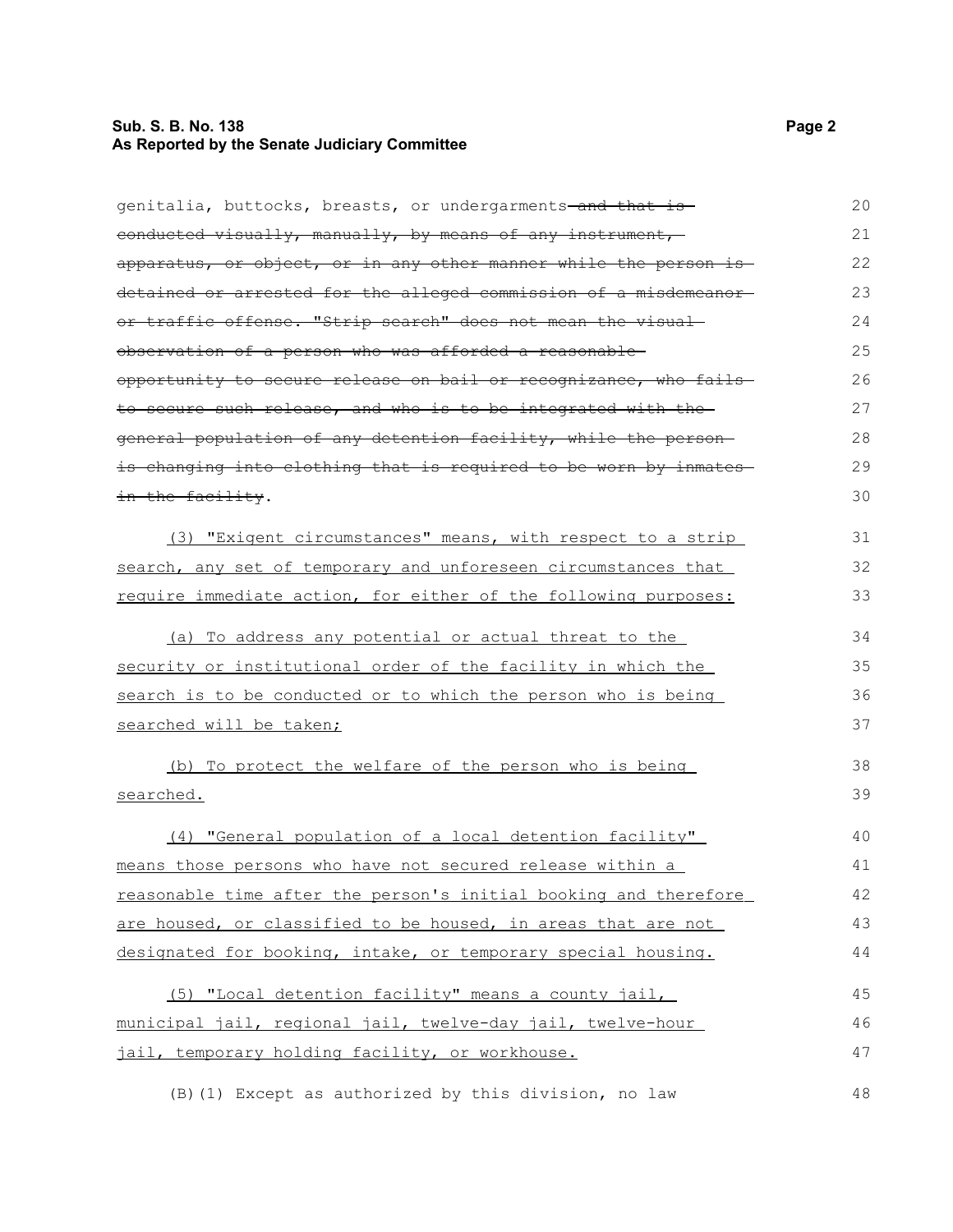#### **Sub. S. B. No. 138 Page 3 As Reported by the Senate Judiciary Committee**

enforcement officer, other corrections officer, employee of a law enforcement agency or corrections agency, physician, or registered nurse or licensed practical nurse shall conduct or cause to be conducted a body cavity search-or a strip search. 49 50 51 52

(2) A body cavity search or strip search may be conducted if a law enforcement officer, corrections officer, or employee of a law enforcement agency or corrections agency has probable cause to believe that the person is concealing evidence of the commission of a criminal offense, including fruits or tools of a crime, contraband, or a deadly weapon, as defined in section 2923.11 of the Revised Code, that could not otherwise be discovered. In determining probable cause for purposes of this section, a law enforcement officer, corrections officer, or employee of a law enforcement agency or corrections agency shall consider the nature of the offense with which the person to be searched is charged, the circumstances of the person's arrest, and, if known, the prior conviction record of the person. 53 54 55 56 57 58 59 60 61 62 63 64 65

(3) A body cavity search  $or$  strip search may be conducted for any legitimate medical or hygienic reason. 66 67

(4) Unless there is a legitimate medical reason or medical emergency justifying a warrantless search, a body cavity search shall be conducted only after a search warrant is issued that authorizes the search. In any case, a body cavity search shall be conducted under sanitary conditions and only by a physician, or a registered nurse or licensed practical nurse, who is registered or licensed to practice in this state. 68 69 70 71 72 73 74

(5) Unless there is a legitimate medical reason or medical emergency that makes obtaining written authorization impracticable, a body cavity search or strip search shall be conducted only after a law enforcement officer, corrections 75 76 77 78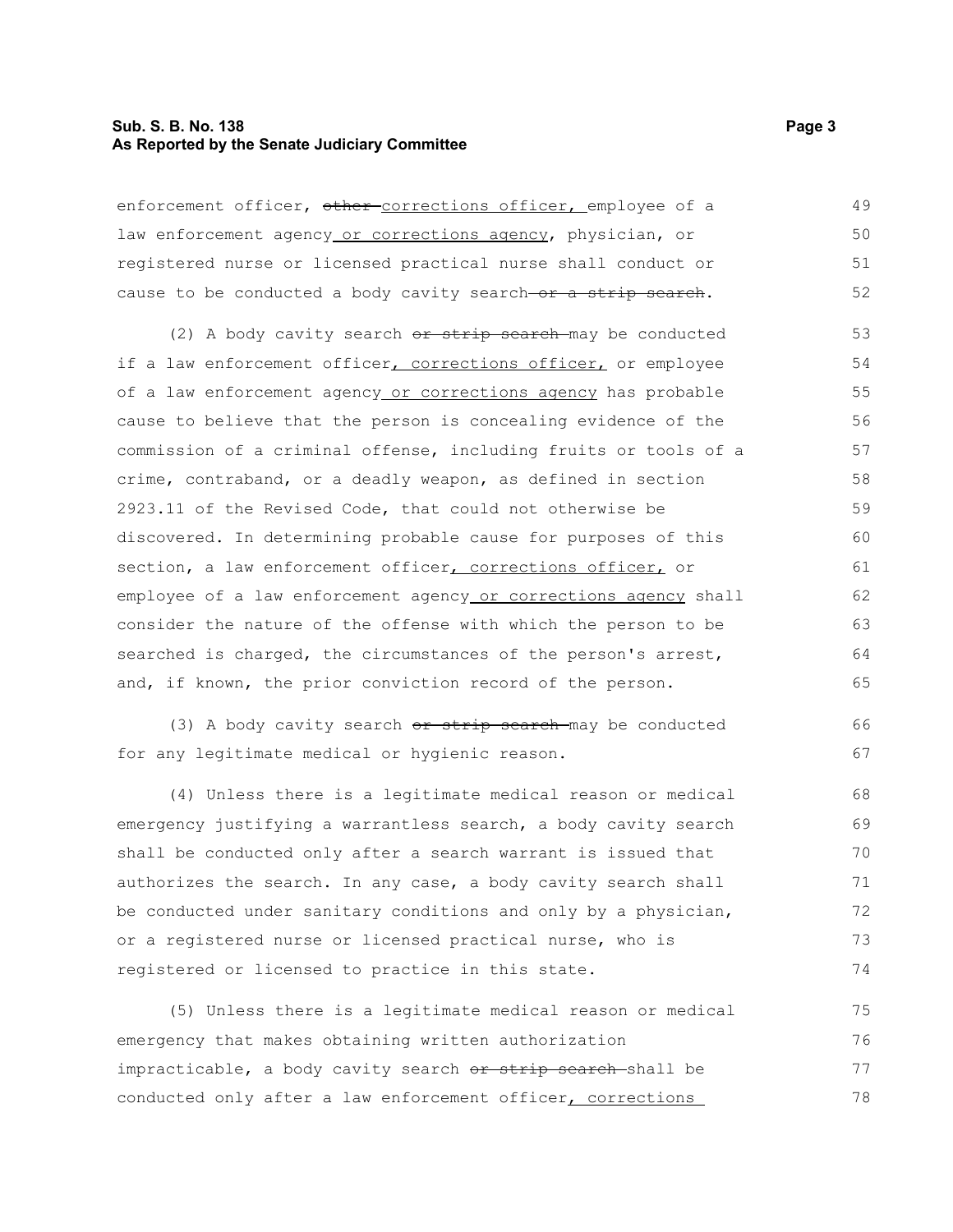#### **Sub. S. B. No. 138 Page 4 As Reported by the Senate Judiciary Committee**

officer, or employee of a law enforcement agency or corrections agency obtains a written authorization for the search from the person in command of the law enforcement agency or corrections agency, or from a person specifically designated by the person in command to give a written authorization for either type of a body cavity search. 79 80 81 82 83 84

(6) A body cavity search or strip search of a person shall be conducted by a person or persons who are of the same sex asthe person who is being searched and the search shall be conducted in a manner and in a location that permits only the person or persons who are physically conducting the search and the person who is being searched to observe the search. 85 86 87 88 89 90

(C)(1) Upon completion of a body cavity search  $\theta$ r strip search-pursuant to this section, the person or persons who conducted the search shall prepare a written report concerning the search that shall include all of the following:

(a) The written authorization for the search obtained from the person in command of the law enforcement agency or corrections agency, or-his the person's designee, if required by division (B)(5) of this section; 95 96 97

(b) The name of the person who was searched;

(c) The name of the person or persons who conducted the search, the time and date of the search, and the place at which the search was conducted; 100 101 102

(d) A list of the items, if any, recovered during the search; 103 104

(e) The facts upon which the law enforcement officer, corrections officer, or employee of the law enforcement agency or corrections agency based-his the officer or employee's 105 106 107

98

99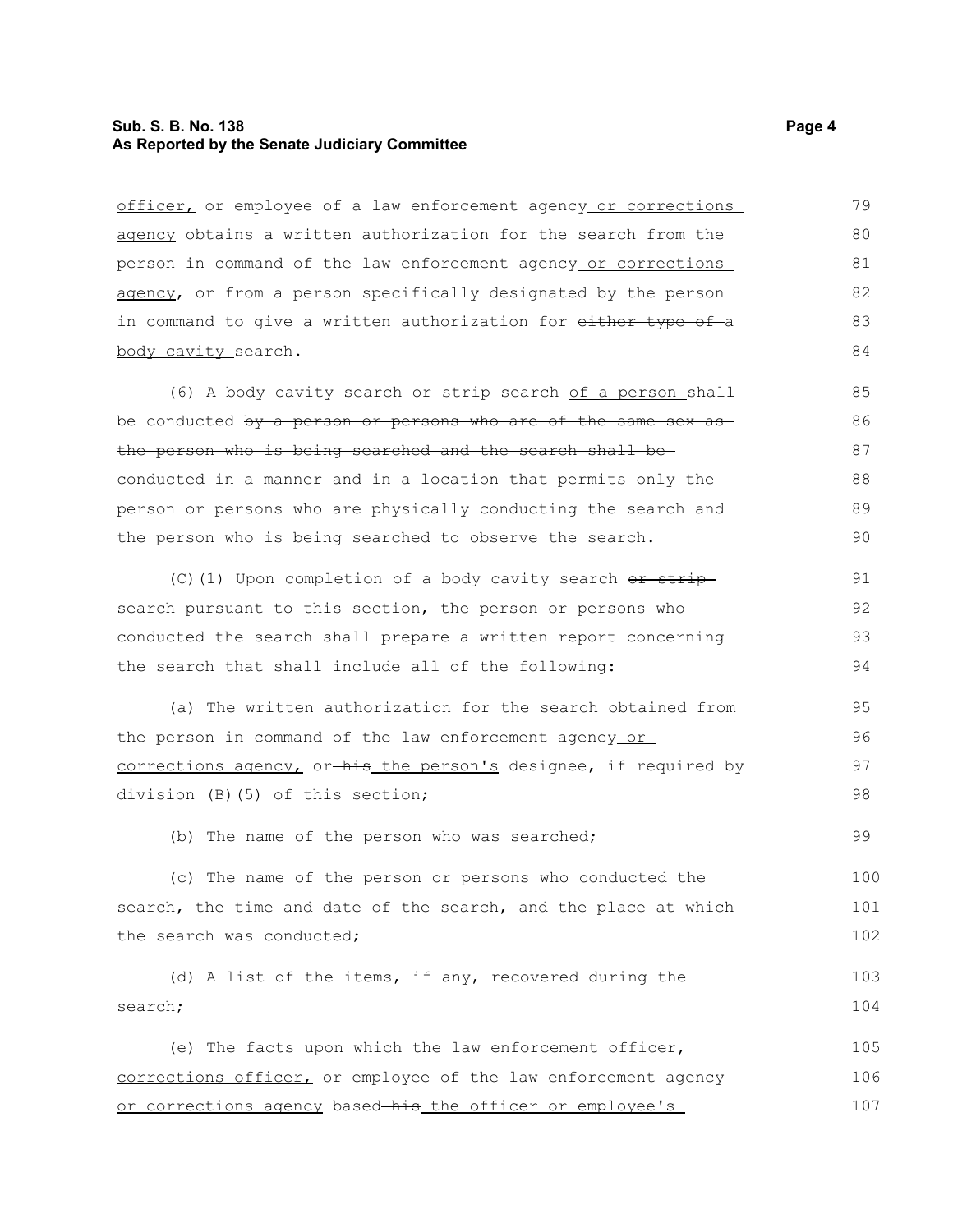#### **Sub. S. B. No. 138 Page 5 As Reported by the Senate Judiciary Committee**

probable cause for the search, including, but not limited to, the officer or employee's review of the nature of the offense with which the searched person is charged, the circumstances of his the person's arrest, and, if known, his the person's prior conviction record; 108 109 110 111 112

(f) If the body cavity search was conducted before or without the issuance of a search warrant pursuant to division (B)(4) of this section, or if the body cavity  $or$  strip search was conducted before or without the granting of written authorization pursuant to division (B)(5) of this section, the legitimate medical reason or medical emergency that justified the warrantless search or made obtaining written authorization impracticable. 113 114 115 116 117 118 119 120

(2) A copy of the written report required by division (C) (1) of this section shall be kept on file in the law enforcement agency or corrections agency, and another copy of it shall be given to the person who was searched.

(D)(1)  $-\text{This}$  (a) An administrator of a local detention facility may require a person who is part of the general population of the local detention facility to undergo a strip search immediately after the booking process at the local detention facility in order to identify concealed contraband, a weapon, or evidence of the commission of a criminal offense, including fruits or tools of a crime. 125 126 127 128 129 130 131

(b) An administrator of a local detention facility may require a person who is an inmate and who is housed with the general population of the local detention facility to undergo a strip search at any time in order to identify concealed contraband, a weapon, or evidence of the commission of a criminal offense, including fruits or tools of a crime. 132 133 134 135 136 137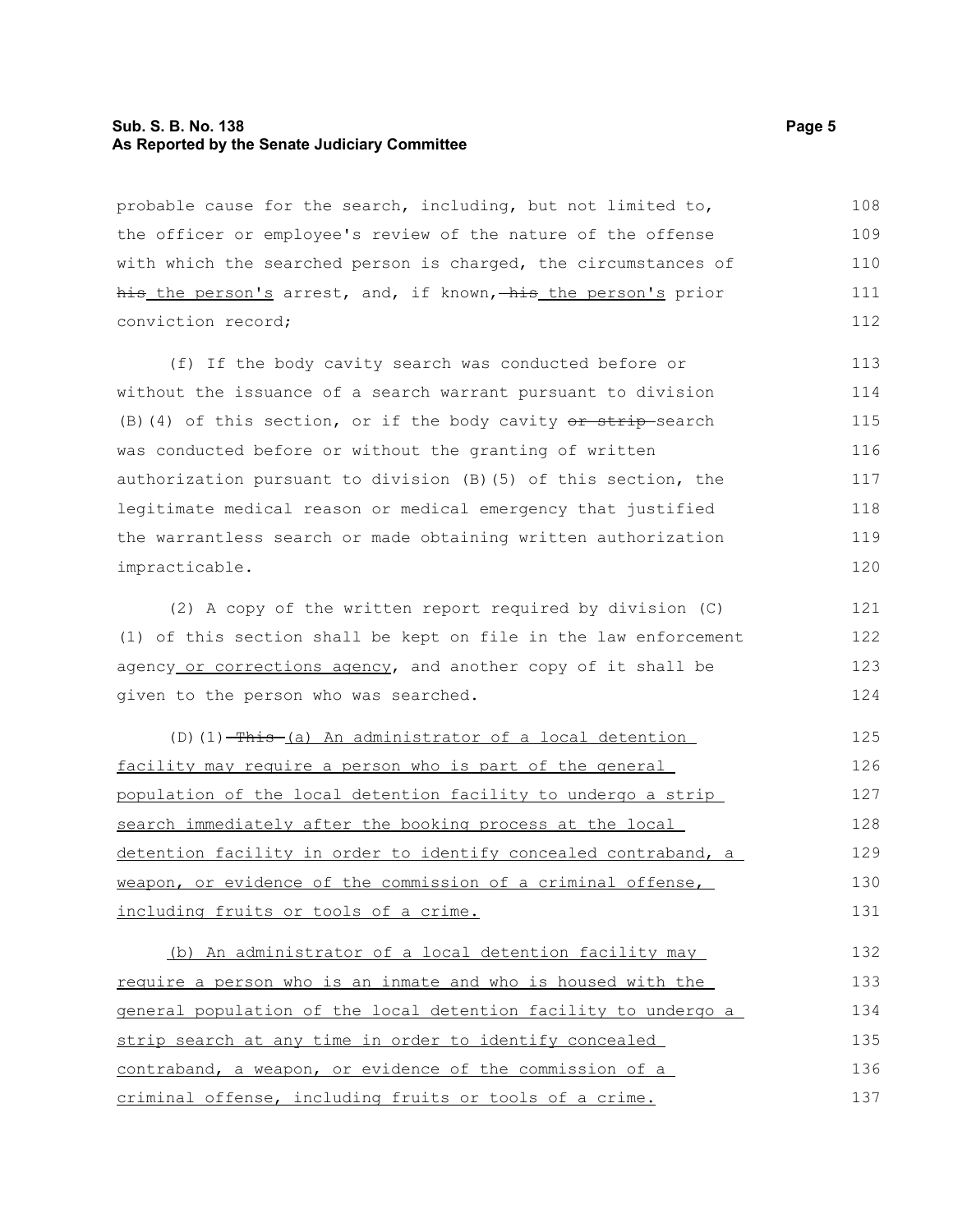## **Sub. S. B. No. 138 Page 6 As Reported by the Senate Judiciary Committee**

| (c) As used in divisions (D)(2) to (5) of this section,          | 138 |
|------------------------------------------------------------------|-----|
| "strip search subject" means a person who is to be searched      | 139 |
| through a strip search, or who is undergoing a strip search,     | 140 |
| under division (D) (1) (a) or (b) of this section.               | 141 |
| (2) If a strip search subject is required to undergo a           | 142 |
| strip search under division (D) (1) of this section and refuses  | 143 |
| to remove or rearrange some or all of the subject's clothing     | 144 |
| that directly covers the subject's genitalia, buttocks, breasts, | 145 |
| or undergarments, the person or persons who are conducting the   | 146 |
| strip search may remove or rearrange the subject's clothing as   | 147 |
| is necessary to proceed with the visual inspection of the        | 148 |
| subject's genitalia, buttocks, breasts, or undergarments.        | 149 |
| (3) If a strip search subject is required to undergo a           | 150 |
| strip search under division (D) (1) of this section, the person  | 151 |
| or persons who are conducting the strip search may require the   | 152 |
| subject to manipulate the subject's genitalia, buttocks,         | 153 |
| breasts, or undergarments as necessary for the visual inspection | 154 |
| of the subject's genitalia, buttocks, breasts, or undergarments. | 155 |
| If the strip search subject refuses to manipulate the subject's  | 156 |
| genitalia, buttocks, breasts, or undergarments as required, the  | 157 |
| person or persons conducting the strip search may manipulate the | 158 |
| subject's genitalia, buttocks, breasts, or undergarments as is   | 159 |
| necessary for the visual inspection of the subject's genitalia,  | 160 |
| buttocks, breasts, or undergarments.                             | 161 |
| (4) A strip search conducted under division (D) (1) of this      | 162 |
| section shall be conducted in accordance with the following:     | 163 |
| (a) The search shall be conducted by a person or persons         | 164 |
| who are law enforcement officers, corrections officers, or       | 165 |
| employees of a law enforcement agency or corrections agency.     | 166 |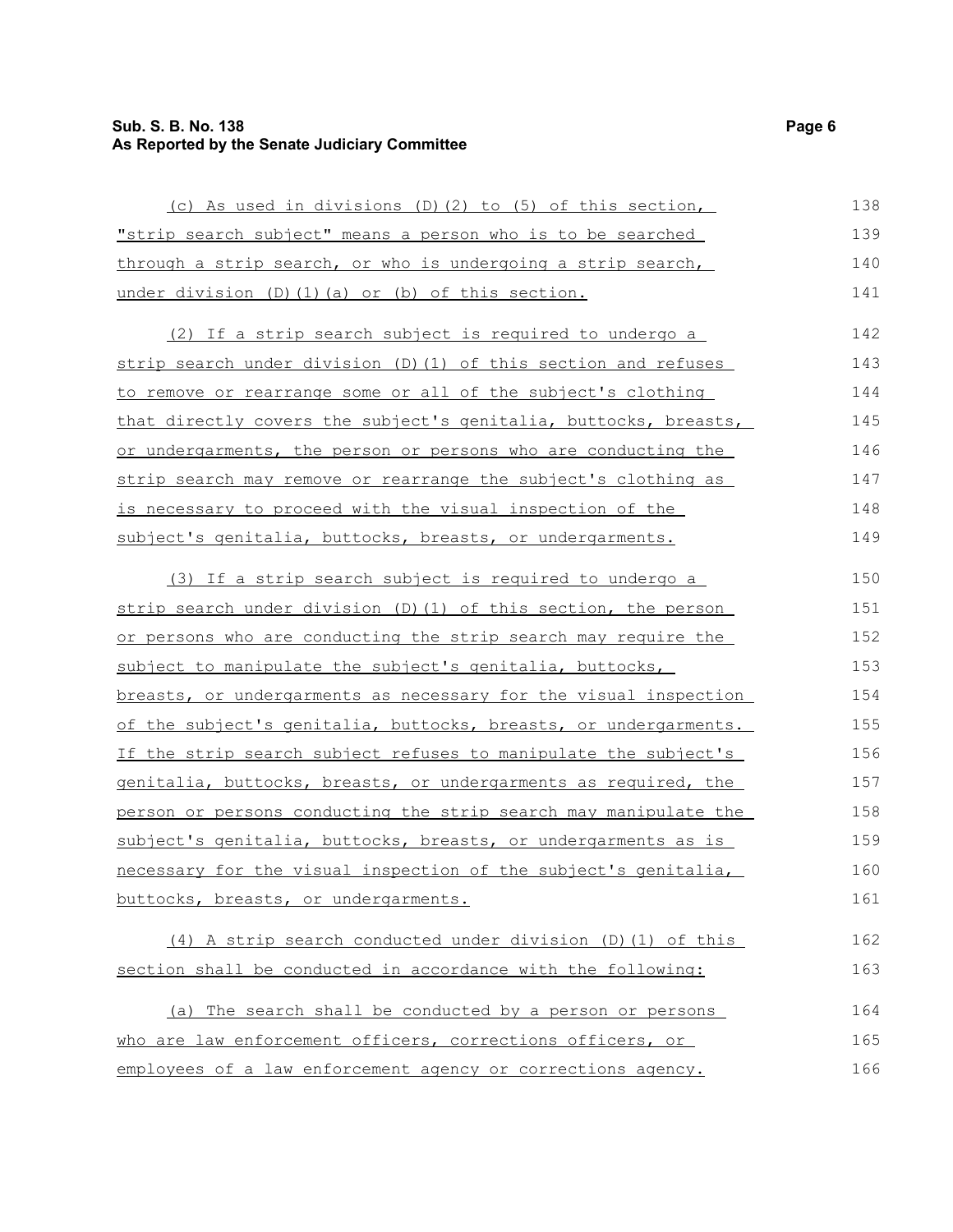## **Sub. S. B. No. 138 Page 7 As Reported by the Senate Judiciary Committee**

| (b) Except in exigent circumstances, the search shall be                    | 167 |
|-----------------------------------------------------------------------------|-----|
| conducted by a person or persons who are of the same sex as the             | 168 |
| strip search subject who is being searched.                                 | 169 |
| (c) Notwithstanding division (D)(4)(b) of this section, if                  | 170 |
| the strip search subject who is to be searched states, prior to             | 171 |
| the search, that the subject's gender is other than the                     | 172 |
| subject's birth gender, the subject shall be asked whether it is            | 173 |
| most appropriate for male personnel or for female personnel to              | 174 |
| conduct the search and the search may be conducted in accordance            | 175 |
| with the subject's response.                                                | 176 |
| (d) If, in the circumstances described in division (D) (4)                  | 177 |
| (c) of this section, a strip search is conducted other than in              | 178 |
| accordance with the strip search subject's response, the person             | 179 |
| or persons who conducted the strip search shall prepare a                   | 180 |
| written report concerning the search that shall include the                 | 181 |
| information described in divisions $(C)$ $(1)$ $(b)$ , $(c)$ , and $(d)$ of | 182 |
| <u>this section and a statement as to why the strip search was</u>          | 183 |
| conducted in the manner in which it was conducted. The                      | 184 |
| requirements of division (C) (2) of this section apply to the               | 185 |
| written report required by this division.                                   | 186 |
| (5) No administrator of a local detention facility shall                    | 187 |
| cause a strip search subject to undergo a strip search under                | 188 |
| division (D) (1) of this section that does not conform to                   | 189 |
| $division (D) (4) of this section, and no person shall conduct a$           | 190 |
| strip search of a strip search subject that does not conform to             | 191 |
| division (D) (4) of this section.                                           | 192 |
| (E)(1) Subject to division (E)(4) of this section, this                     | 193 |
| section does not preclude the prosecution of a law enforcement              | 194 |
| officer, corrections officer, or employee of a law enforcement              | 195 |
| agency or corrections agency for the violation of any other                 | 196 |